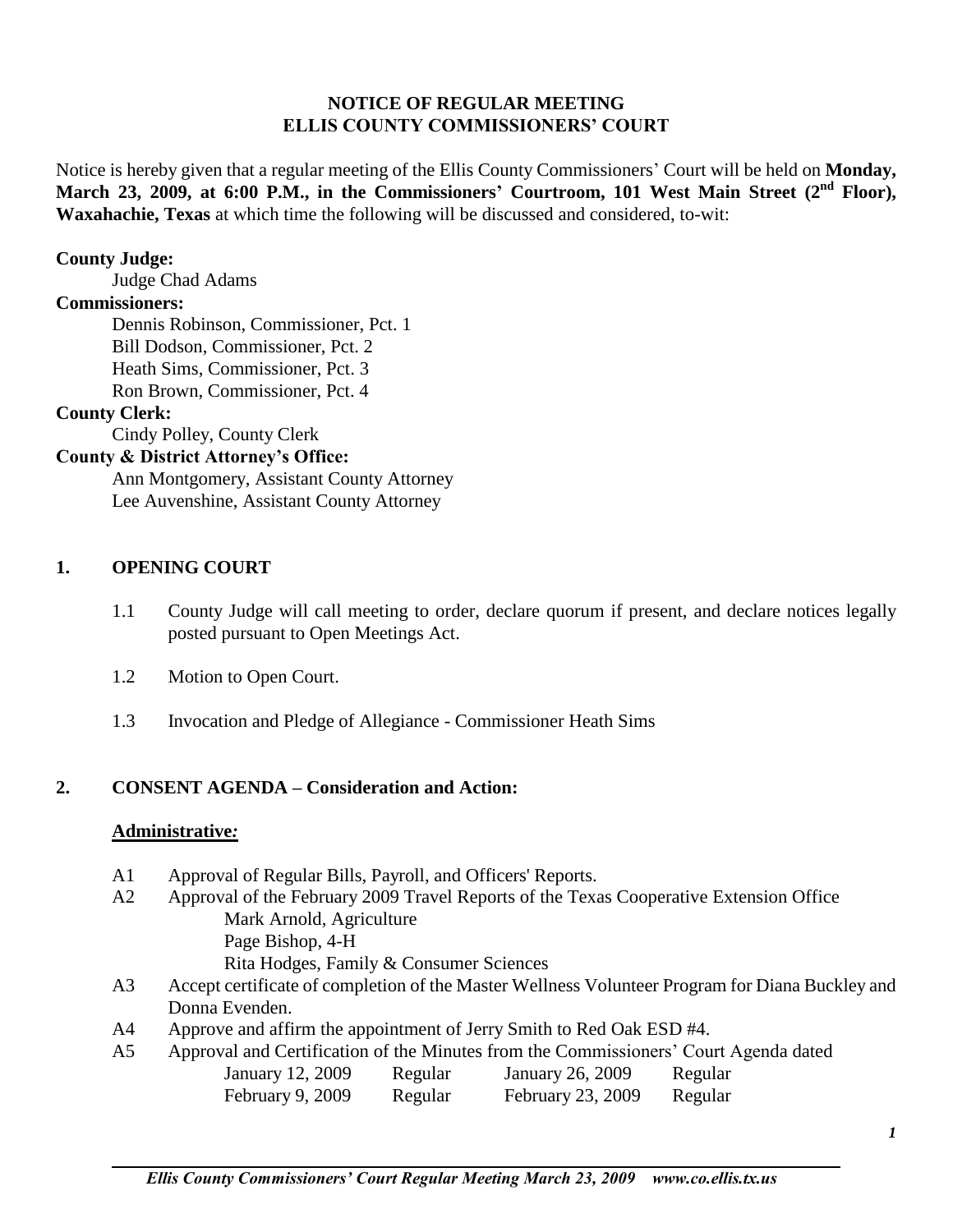A6 Approval to remove Tommy Rossa from the Facilities Bond Oversight Committee and replace him with Albert Garcia, Sr. of Italy.

## **Financial:**

- F1 From 001-0612-40096 LEOSE Revenue to 001-0612-50820 LEOSE Training Terry Nay, Constable, Pct. 2
- F2 From 005-0703-40003 Misc. Reimbursement to 005-0703-50912 Bridge Repair Heath Sims, Pct. 3
- F3 From 009-0602-50807 Gen Exp. FM 1 to 009-0602-50913 Chemicals, 00900602-50909 Repairs/Parts – Dennis Robinson, Pct. 1
- F4 From 010-0653-40008 Interlocal Agreement to 010-0652-50903 Gravel Bill Dodson, Pct. 2
- F5 From 001-0000-30302 Fund Balance to 001-0380-50802 Equipment Chad Adams, County Judge
- F6 From 005-0703-30301 Fund Balance to 005-0703-50930 ROW Purchase Heath Sims, Pct. 3
- F7 From 001-0000-30302 Fund Balance to 001-0010-50811 Auto Purchase Chad Adams, County Judge
- F8 From 001-0210-40719 Chapter 19 Funding to 001-0210-50800 Chapter 19 Expenditures Jane Anderson, Elections
- F9 From 009-0602-50807 General Expense to 009-0602-50868 Contract Labor Dennis Robinson, Pct. 1
- F10 Approve refund of overpayment to the following accounts for payment in error (John Bridges):

| <b>First American Real Estate</b> | Acct #150362 | \$3,060.23 |
|-----------------------------------|--------------|------------|
| Wells Fargo Real Estate Tax Svc   | Acct #173922 | \$2,892.06 |
| CVS/Caremark Corp.                | Acct #208720 | \$3,085.81 |
| Wells Fargo Real Estate Tax Svc   | Acct #225967 | \$3,151.70 |
| Countrywide Tax Svc Corp          | Acct #226949 | \$6,874.44 |
| Eric Lightle                      | Acct #236555 | \$2,520.53 |
| <b>GMAC Mortgage LLC</b>          | Acct #239046 | \$8,888.92 |
|                                   |              |            |

F11 From 001-0010-50802 Equipment to 001-0010-50812 radio – Johnny Brown, Sheriff

## **Simplified Plat:**

2.1 Hogan's Acres, 1 lot, Joseph E. Hogan, Pct. 3.

## **3. ADMINISTRATIVE**

- 3.1 Consideration and action to proclaim April, 2009 as Child Abuse Awareness Month in Ellis County.
	- Ron Brown, Commissioner, Pct. 4
- 3.2 Consideration and action to approve a resolution opposing Senate Bill 320 filed by Senator Wentworth legislation in the  $81<sup>st</sup>$  Texas Legislative Session.
	- Heath Sims, Commissioner, Pct. 3
- 3.3 Consideration and action to accept the resignation of Ellis County Judge Chad Adams, effective April 1, 2009.

Ron Brown, Commissioner, Pct.4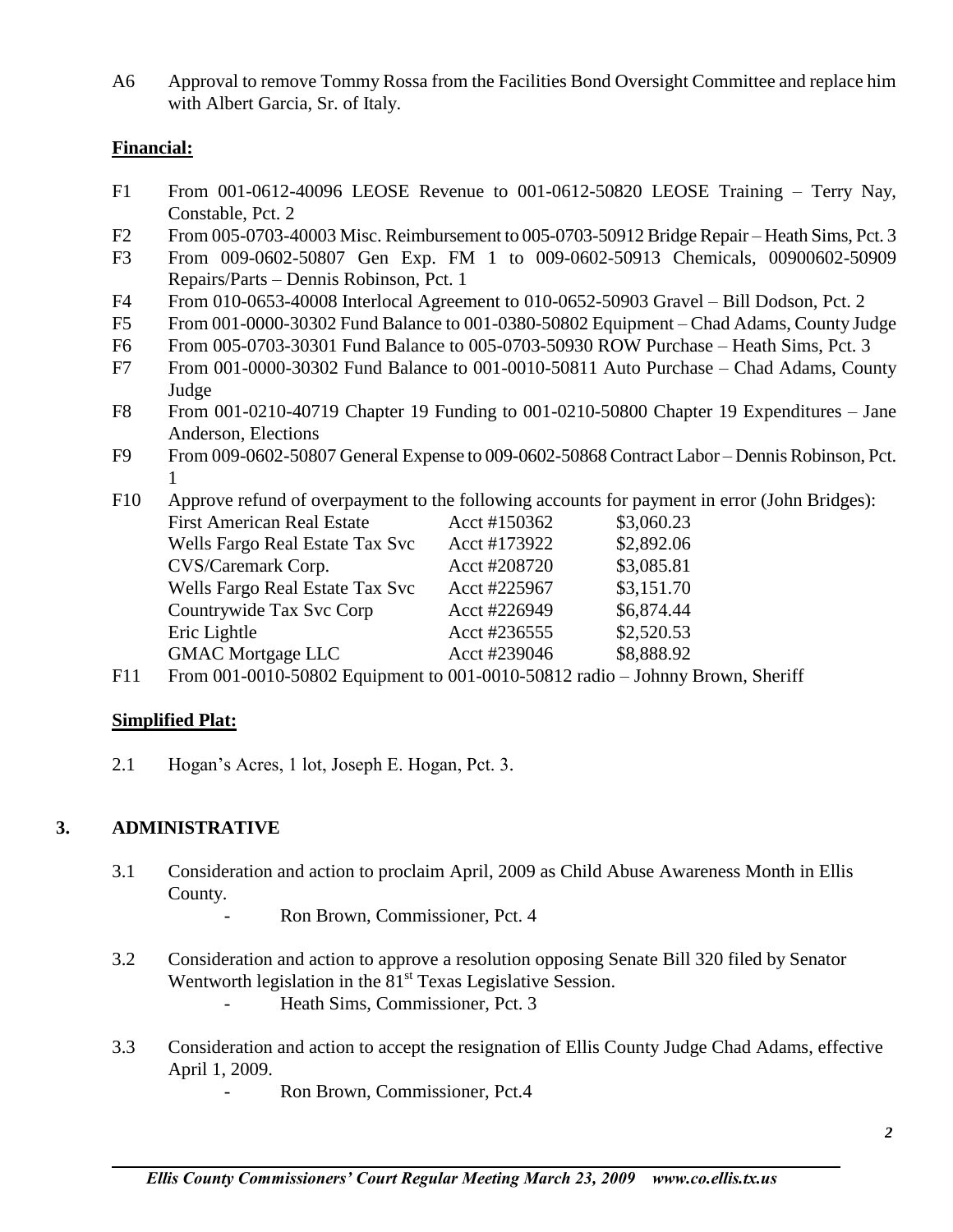- 3.4 Consideration and action to enter into a contract with First Care Medical testing for pre-employment and random drug and alcohol screening and DNA testing. Diana Buckley, Human Services
- 3.5 Consideration and action to accept a grant from the Texas Commission on Environmental Quality (TCEQ) in the amount of \$20,954.30 for the Clean Vehicle Fleet Project (vehicle for Constable, Pct. 4).
	- Holly Davis, Special Projects Director
- 3.6 Discussion concerning Ellis County Commissioners Court Order No. 69.03 regarding the duties and responsibilities of County Judge and Commissioners Court of the supervision and management of certain Commissioners Court and County Judge employees.
	- Heath Sims, Commissioner, Pct. 3
- 3.7 Consideration and action to appoint a county judge, effective April 2, 2009, to be ratified on April 13, 2009.
	- Ron Brown, Commissioner, Pct. 4

## **4. ENGINEERING**

## **Consideration and action regarding the following presented by Joe White, County Engineer:**

- 4.1 To remove from table an item requesting approval of construction costs and associated professional fees for the below grade street crossing which is the completing link of the secured prisoner walkway from the jail to the courts building (tabled on 3-16-2009).
- 4.2 To approve construction costs and associated professional fees for the below grade street crossing which is the completing link of the secured prisoner walkway from the jail to the courts building.
- 4.3 For the County Judge to sign a pipeline right of way easement between Ellis County and Atmos Energy Corporation. The easement is for approximately 500 sq. ft. along Main and Clift Streets in Waxahachie and is associated with pipeline reroutes for the Bond Project.
- 4.4 To approve payment to Atmos Energy Corporation \$6,500 for additional unforeseen labor cost in association with the pipeline reroute along Main and Clift Streets in Waxahachie.
- 4.5 For the County Judge to sign a contract between Electra Link and Ellis County for low voltage structured cabling associated with the Bond Program.

## **5. DEPARTMENT OF COUNTY DEVELOPMENT**

## **Consideration and action regarding the following presented by Delton Ake, Director Department of Development:**

5.1 To grant a set-back variance to Michael Driggers, Pct 2.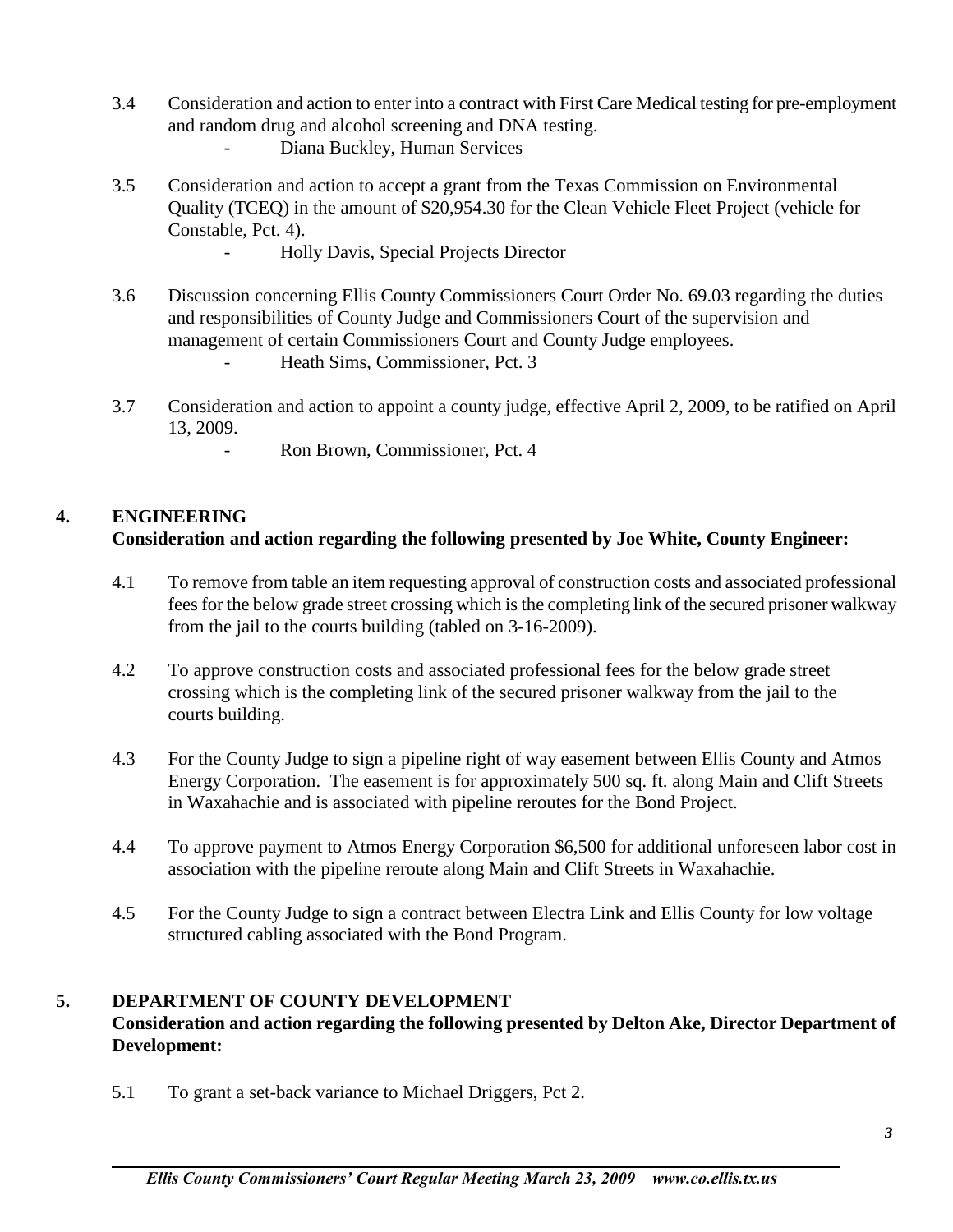5.2 Replat- Hugh McDaniel Addition, lot 3, block 2, Sandra Clark, Pct. 4.

# **6. PURCHASING**

# **Consideration and action regarding the following presented by Richard Denniston, Purchasing Agent:**

6.1 To award the asphalt emulsion contract as follows for the period 4/1/200- through 3/31/2010: CRS-2: Cleveland (Primary), Ergon (Secondary) MS-2 and AE Prime: Ergon (Primary), Cleveland (Secondary)

# **7. RECESS TO CONVENE TO EXECUTIVE SESSION**

# **8. EXECUTIVE SESSION**

"The Commissioners' Court of Ellis County reserves the right to adjourn into **Executive Session** at any time during the course of this meeting to discuss any of the matters listed in this agenda, in the order deemed appropriate, as authorized by Texas Government Code §551.071**,** or to seek the advice of its attorney and/or other attorneys representing Ellis County on any matter in which the duty of the attorney to the - Commissioners' Court under the Texas Disciplinary Rules of Professional Conduct of the State Bar of Texas clearly conflicts with Texas Government Code Chapter 551 or as otherwise may be permitted under §551.071."

- 8.1 Pursuant to Section 551.074 of the Government Code, to deliberate the appointment of a new county judge to fill the unexpired term of County Judge Chad Adams.
- 8.2 Pursuant to Section 551.072 of the Government Code, consultation with counsel regarding the possible sale or lease of real property "if deliberation in an open meeting would have a detrimental effect on the position of the governmental body in negotiations with a third person".

# **9. ADJOURNMENT OF EXECUTIVE SESSION**

# **10. ADJOURNMENT**

Signed this the 20th day of March, 2009.

\_\_\_\_\_\_\_\_\_\_\_\_\_\_\_\_\_\_\_\_\_\_\_\_\_\_\_\_\_\_\_\_\_\_\_

Chad Adams Ellis County Judge

I, the undersigned, County Clerk of the Ellis County Commissioners Court do hereby certify that the above Notice of Regular Meeting of the Ellis County Commissioners Court is a true and correct copy of said Notice, that I received said Notice, and it was posted at the doors of the Ellis County Courthouse, a place readily accessible to the general public at all times on the 20th day of March, 2009, at \_\_\_\_\_\_\_\_\_\_\_\_ a.m./p.m.